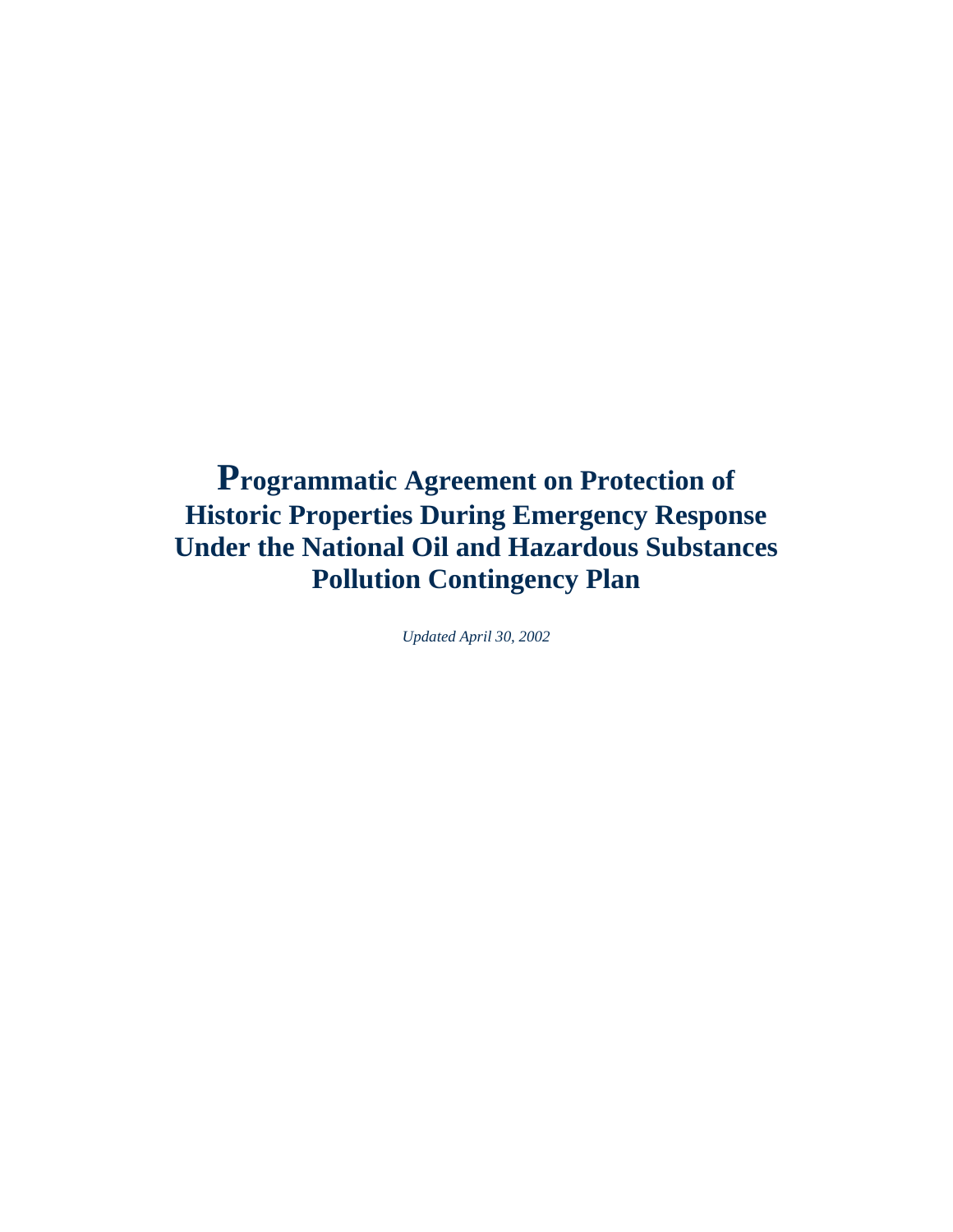## Table of Contents

- I. Purpose
- II. Legal Authorities Protecting Historic Properties
- III. Definition of "Historic Property"
- IV. Responsibility for Historic Properties Consideration
- V. Pre-Incident Planning
- VI. Federal Lead Emergency Response
- VII. Regional PAs
- VIII. Authority, Effective Date, Withdrawal, Amendment
- Appendix I: Categorical Exclusion List—Releases or Spills Categorically Excluded from Additional National Historic Preservation Act Section 106 Compliance

### Appendix II: Secretary of the Interior's Standards for Archeology and Historic Preservation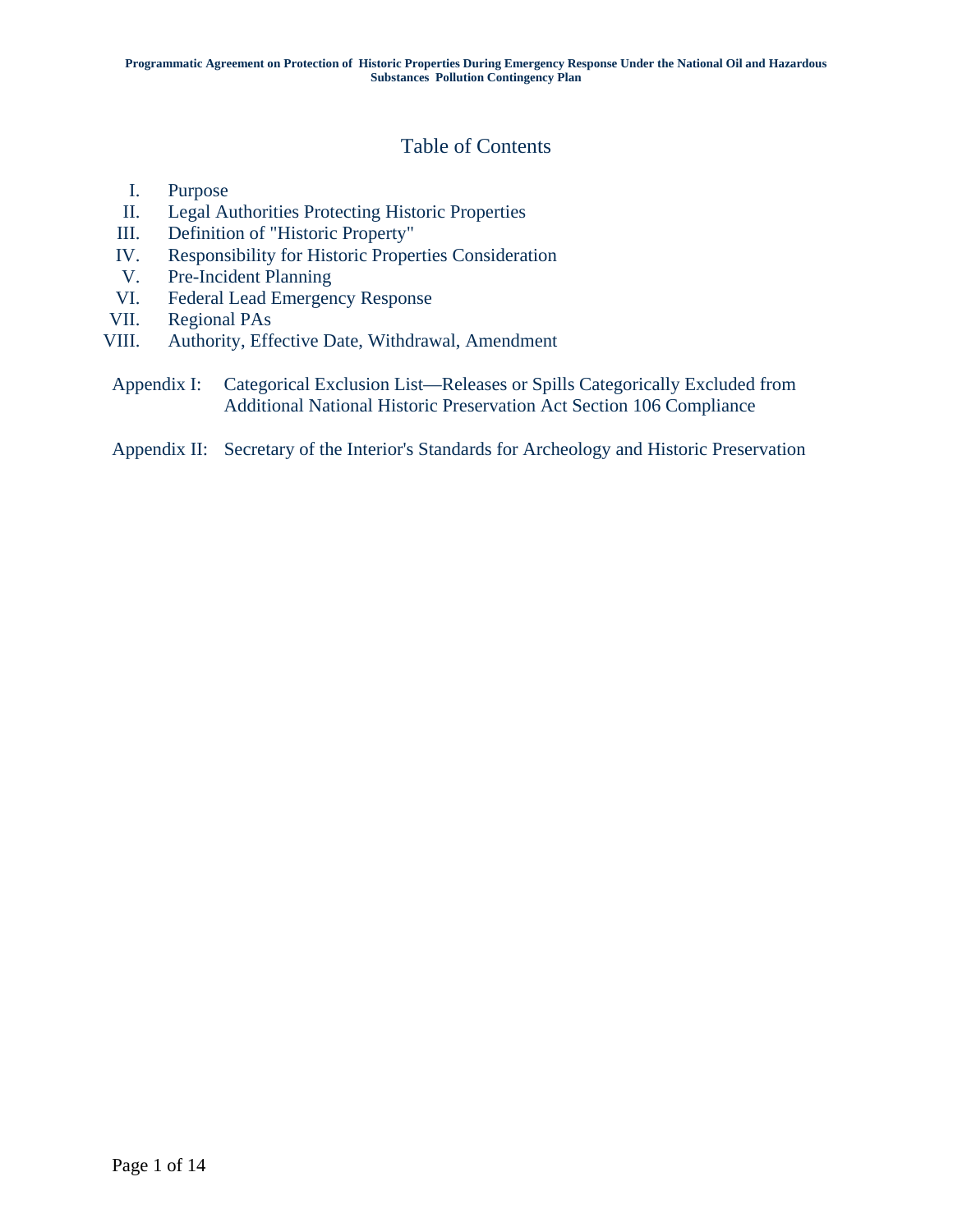### I. **PURPOSE**

- A. The signatory Federal Departments and Agencies enter into this Programmatic Agreement (PA) to ensure that historic properties are taken into account in their planning for and conduct of the emergency response under the National Oil and Hazardous Substances Pollution Contingency Plan (NCP). 40 CFR Section Part 300. The National Conference of State Historic Preservation Officers (NCSHPO) is also a signatory, on behalf of State Historic Preservation Officers (SHPOs), to facilitate Federal agency ability to develop and execute a uniform nationwide approach for considering and treating historic properties before and during emergency response. In the event an individual SHPO is unable to respond, the Agency or Department may contact the NCSHPO or the Advisory Council on Historic Preservation (ACHP) to consider alternatives and receive assistance. The signatories agree that their Departments/Agencies will follow this PA or, to meet regional needs, develop regional PAs that are not inconsistent with this PA and the National Historic Preservation Act of 1966, as amended (NHPA), P.L. 89-665, 16 U.S.C. Section 470 *et seq.,* and the regulations promulgated thereto.
- B. The NCP does not provide specific guidance for taking historic properties into account during emergency response to an actual or threatened release of a hazardous substance, pollutant or contaminant or the discharge of oil or other pollutants (hereinafter, a release or spill). Also, emergency provisions contained in the regulations implementing Section 106 of the NHPA do not directly address requirements for such emergency responses. Accordingly, for the purpose of this PA, an "emergency" shall be deemed to exist whenever circumstances dictate that a response action to a release or spill must be taken so expeditiously that normal consideration of the Section 106 process is not reasonably practicable.
- C. The purpose of this PA is to provide an alternative process to ensure appropriate consideration of historic properties within the meaning of the NHPA during emergency response to a release or spill. This PA does not address the consultation procedures under Section 106 of the NHPA once that phase of the response action has ended.
- D. In carrying out duties under the NCP, including the priorities of protecting public health and safety, the Federal On-Scene Coordinator (OSC) may have to make emergency response decisions that adversely affect historic properties. By following this PA, however, the Federal OSC will be making an informed decision that takes historic property information into account prior to authorizing actions that might affect such property.
- E. The responsibility of the Federal OSC in protecting public health and safety is paramount. That mission is a difficult one involving problems that cannot be anticipated and calling for judgment on the part of the Federal OSC. Nothing in this PA changes the national response priorities, nor does it change the effect of existing law.
- F. 36 CFR Section 800.13 provides, *inter alia,* that: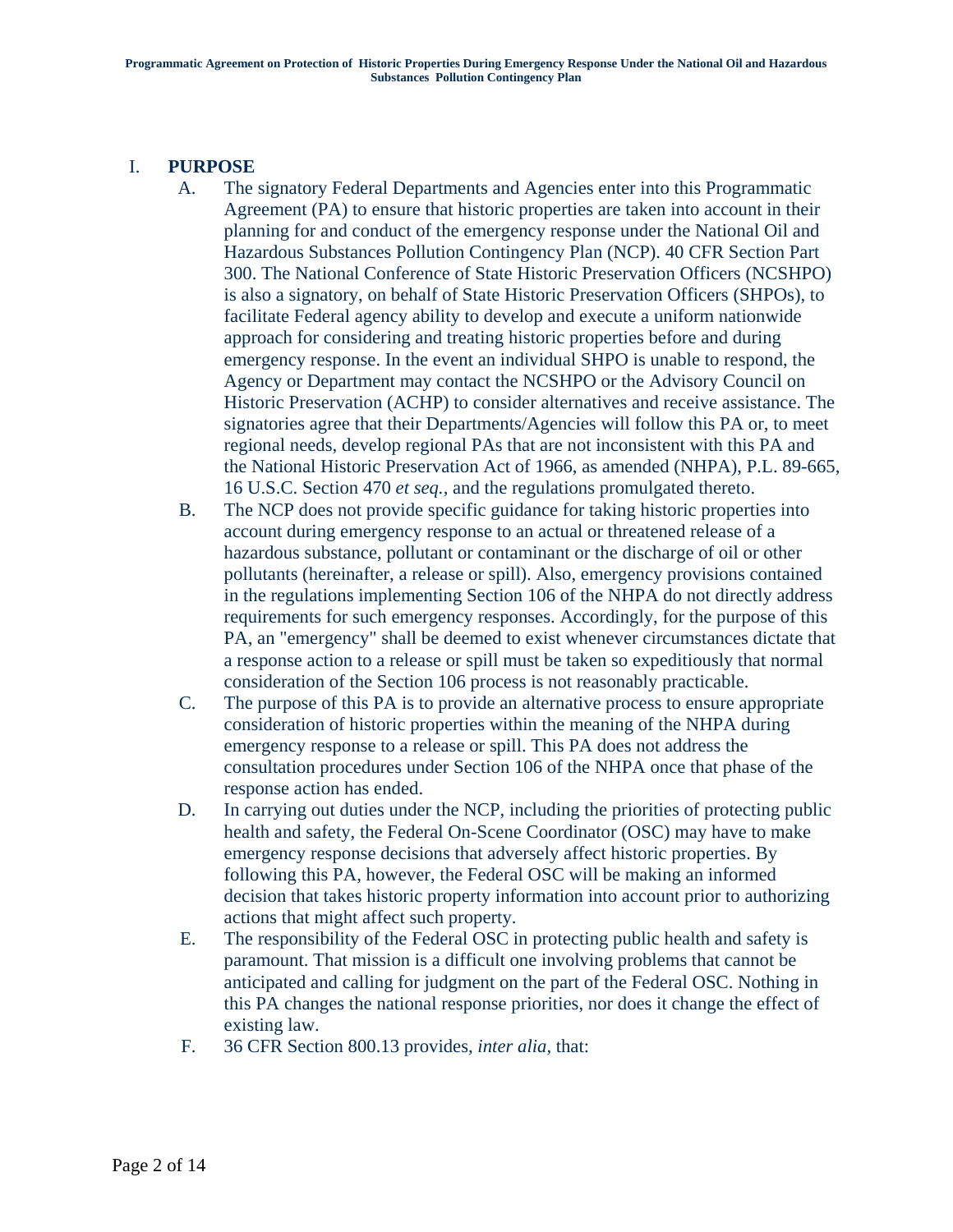#### **Programmatic Agreement on Protection of Historic Properties During Emergency Response Under the National Oil and Hazardous Substances Pollution Contingency Plan**

An Agency Official may elect to fulfill an agency's Section 106 responsibilities for a particular program, a large or complex project, or a class of undertakings...through a Programmatic Agreement.

36 CFR Section 800.13(e) provides that:

An approved Programmatic Agreement satisfies the Agency's Section 106 responsibilities for all individual undertakings carried out in accordance with the agreement until it expires or is terminated.

During such time as the ACHP and the NCSHPO are signatories, compliance with this PA by a Federal OSC will be deemed to constitute compliance with Section 106 of the NHPA during pre-incident planning and emergency response activities.

### II. **LEGAL AUTHORITIES PROTECTING HISTORIC PROPERTIES**

### A. [National Historic Preservation Act](http://www.achp.gov/act.html)

- 1. In 1966, Congress instituted a policy to preserve the Nation's cultural and historic heritage by enacting the NHPA. The NHPA implementing regulations most pertinent to actual or threatened releases of hazardous substances, pollutants or contaminants or oil spills are those of: 1) the ACHP, an independent Federal agency that administers Section 106 of the NHPA through procedures specified in [36 CFR Part 800, "Protection of](http://www.achp.gov/36cfr.html)  [Historic Properties](http://www.achp.gov/36cfr.html)," and 2) the Department of the Interior (DOI) regulations at 36 CFR Part 60, National Register of Historic Places.
- 2. Section 106 of the NHPA provides that Federal agencies are to take into account the effects of "Federal or federally assisted undertakings" on historic properties that are listed in or eligible for inclusion in the National Register of Historic Places. It f[u](http://www.achp.gov/NCP-PA.html#N_1_)rther affords the ACHP an opportunity to comment on the undertaking. $\frac{(1)}{2}$  $\frac{(1)}{2}$  $\frac{(1)}{2}$
- B. This PA does not address other Federal laws defining and protecting historic properties, such as:
	- 1. The Archaeological Resources Protection Act (ARPA), 16 U.S.C. Section 470aa *et seq.,* which provides for the protection of archeological sites and other resources. ARPA establishes criminal and civil penalties for actual or attempted illegal excavation or removal of or damage to archeological resources; illegal trafficking in archeological resources; and knowingly causing another to commit an ARPA violation;
	- 2. The Native American Graves Protection and Repatriation Act (NAGPRA), 25 U.S.C. Section 3001 *et seq.,* which provides for the protection of Native American human remains and other defined classes of cultural items. NAGPRA also establishes criminal penalties for illegal trafficking in these cultural items. 18 U.S.C. Section 1170;
	- 3. The Antiquities Act of 1906, 16 U.S.C. Section 433 *et seq.,* which establishes criminal penalties for non-permitted appropriation, excavation, injury, or destruction of any historic or prehistoric ruin or monument, or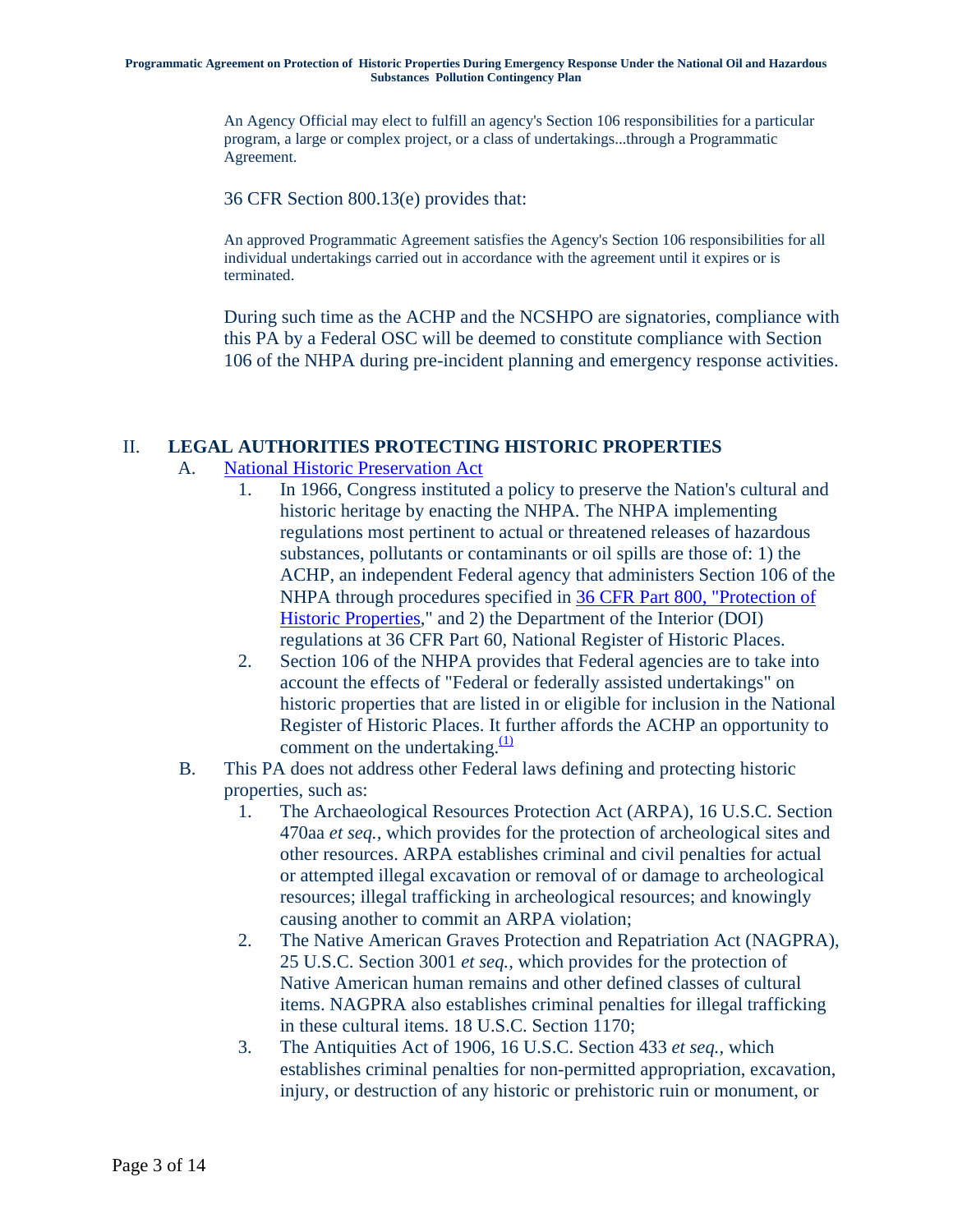any object of antiquity, situated on lands owned or controlled by the Federal Government; and

- 4. The National Marine Sanctuaries Act (also known as Title III of the Marine Protection, Research and Sanctuaries Act, 16 U.S.C. Section 1431, *et seq.,* which establishes civil penalties for destruction of, loss of, or injury to a sanctuary resource, including historic properties. In addition to fines, parties can also be held responsible for response costs; damages including replacement cost, restoration cost, or acquisition of an equivalent sanctuary resource, and lost-use value of that resource and interest.
- C. Many States also have laws defining and protecting historic properties. Regional PAs may consider State laws relevant to the historic properties in the region, to the extent they are not inconsistent with Federal law.

### III. **DEFINITION OF "HISTORIC PROPERTY"**

- A. The term "historic property" is defined in the NHPA as: "any prehistoric or historic district, site, building, structure, or object included in, or eligible for inclusion on the National Register"; such term includes artifacts, records, and remains which are related to such district, site, building, structure, or object. 16 U.S.C. Section 470(w)(5).
- B. Criteria for listing a property in the National Register of Historic Places are found at 36 CFR Part 60. The statutory definition of historic properties and the established criteria determine whether a historic property needs to be considered during emergency response. A historic property need not be formally listed on the National Register to receive NHPA protection, it need only meet the National Register criteria (i.e., be eligible for listing in the National Register). Section VI.C.2, below, discusses determining the National Register eligibility of historic properties during emergency response.

## IV. **RESPONSIBILITY FOR HISTORIC PROPERTIES CONSIDERATION**

- A. For the purpose of this PA, the Federal OSC, as the Federal official designated to coordinate and direct response actions, is responsible for ensuring that historic properties are appropriately considered in planning and during emergency response.
- B. Planning Support/Coordination
	- 1. The NCP, at 40 CFR Section 300.210(c), provides that Area Contingency Plans (ACPs) are to be developed under the direction of a Federal OSC. The Federal OSC shall ensure that ACPs include the information on consideration of historic properties and are developed in consultation with the parties specified in Section V of this agreement.
	- 2. Federal agencies with expertise in protection of historic properties available to assist the Federal OSC during preparedness planning include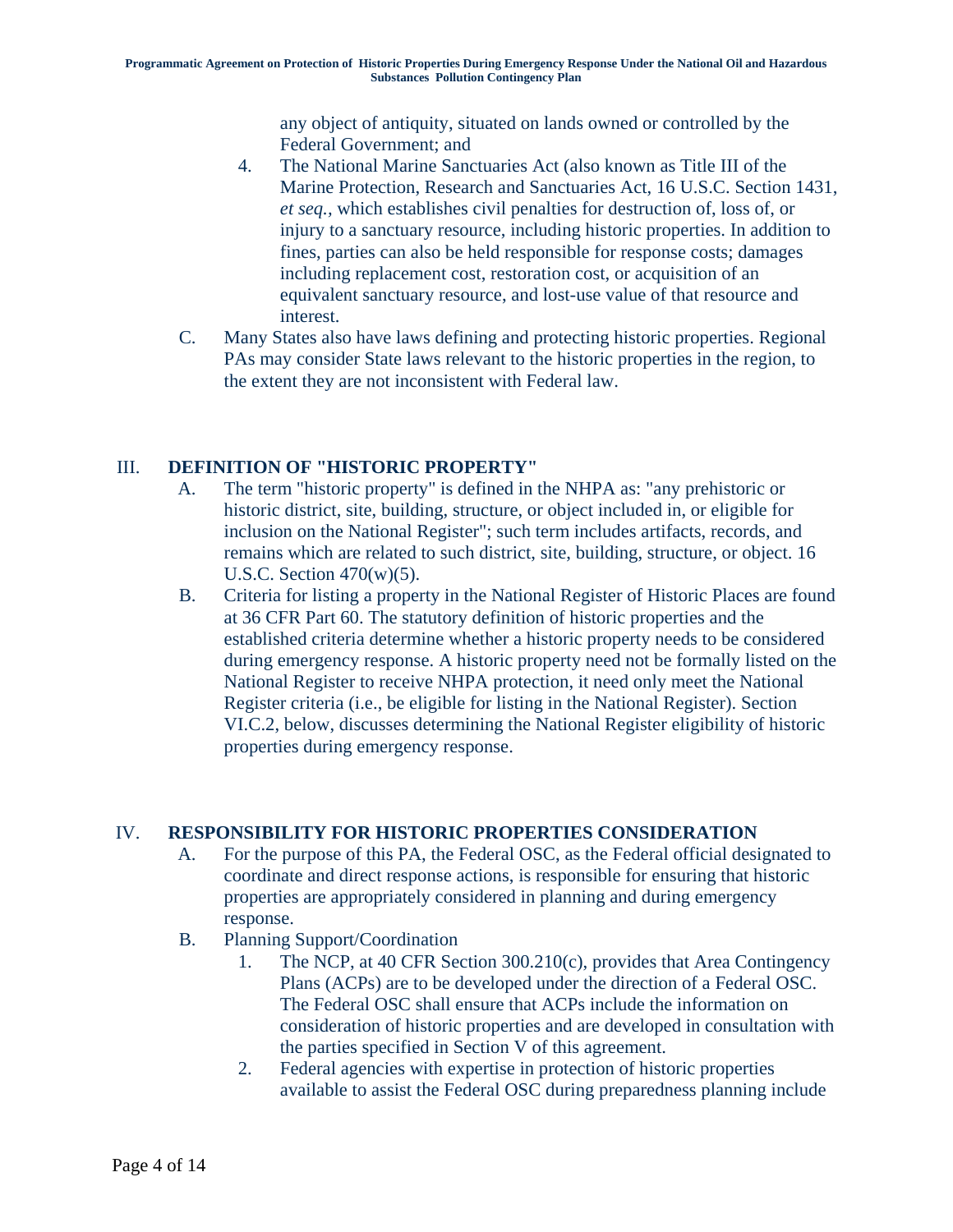the Department of the Interior, $\frac{2}{2}$  the ACHP, and other Federal landmanaging agencies for properties on their lands. The primary source of information on historic properties in an area, particularly properties not on Federal lands, is the SHPO, who is the official appointed by the Governor as part of the State's participation in NHPA programs. Other parties that may assist are listed in V.A. of this PA.

- 3. The National Program Center (NPC) of the National Park Service, consistent with its authority and responsibilities, will provide coordination of appropriate expertise to Area Cornmittees and Regional Response Teams (RRTs) for pre-incident planning activities through the United States Coast Guard (Coast Guard) and the United States Environmental Protection Agency (EPA). The NPC will coordinate through the Commandant of the Coast Guard and the Office of Emergency and Remedial Response of EPA.
- 4. Prior to finalizing or subsequently revising ACPs, the Federal OSC will provide a draft of sections addressing historic properties identification and protection to the parties identified in Section V.A. of this PA. Each party shall have 30 calendar days from receipt to review the draft and provide comments to the Federal OSC. Should any reviewing party file a timely objection to the draft or any portion thereof, the Federal OSC will consult with the objecting party to resolve the objection. If the objection cannot be resolved, the Federal OSC will provide documentation of the dispute to the ACHP and request their comments. The ACHP comments will be taken into account by the Federal OSC in finalizing or revising ACPs.
- C. Emergency Response Support/Coordination
	- 1. To ensure historic properties are considered during emergency response, the Federal OSC must have access to reliable and timely expertise and support in order to make timely and informed decisions about historic properties.
	- 2. A Federal OSC may obtain historic properties expertise and support m any one of several ways. These include implementing an agreement with State or Federal agencies that have historic properties specialists on staff (*see* IV.B.2), executing a contract with experts identified in ACPs or hiring historic properties specialists on staff. Historic properties specialists made available under contract or hired must:
		- a. Meet the qualifications listed in the *Secretary of the Interior's Standards and Guidelines for Archeology and Historic Preservation,* 48 *Federal Register* 44738-39 (September 29, 1983); *see* Appendix II; and
		- b. Be available to assist the Federal OSC whenever needed.

### V. **PRE-INCIDENT PLANNING**

A. As part of pre-incident planning activities, Federal OSCs (or the OSC's management) shall consult with the SHPO, Federal land-managing agencies,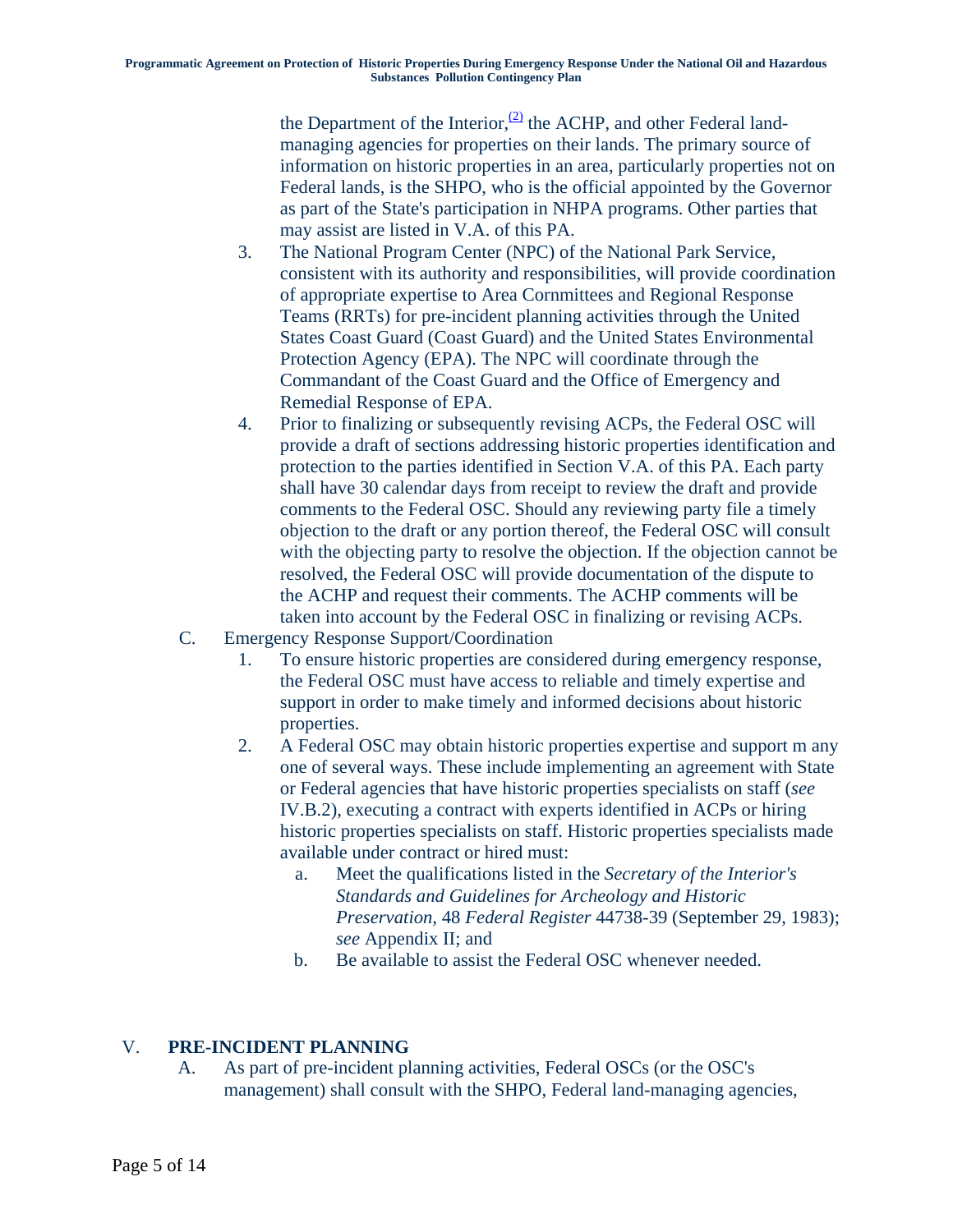appropriate Indian tribes and appropriate Native Hawaiian organizations, as defined in Section 301 of the NHPA, and the other interested parties identified during pre-incident planning, as described in Section IV.B of this PA, to:

- 1. Identify historic properties.
	- a. Identify: 1) historic properties that have been listed in or determined eligible for inclusion in the National Register of Historic Places that might be affected by response to a release or spill; and 2) unsurveyed areas where there is a high potential for the presence of historic properties.
	- b. Identify exclusions. These may be specific geographic areas or types of areas where, should a release or spill occur, historic properties are unlikely to be affected. This includes the specifics listed in Appendix I and any additional exclusions agreed on by the signatories to this or a regional PA. Incidents in areas covered by exclusions would not require consideration for protection [of](http://www.achp.gov/NCP-PA.html#N_3_) historic properties, except as provided in Section VI.A.1. $\frac{(3)}{2}$
- 2. Develop a list of parties that are to be notified in the event of an incident in a non-excluded area. This list should include the SHPO for the State in which the incident occurred, Federal and Indian tribal land owners or land managers and Hawaiian Native organizations in the area where the incident occurred, if any.
- 3. Develop emergency response strategies that can be reasonably anticipated to protect historic properties. The Federal OSC shall ensure that response strategies, including personnel and equipment needed, are developed to protect or help protect historic properties at risk. This includes consideration of the sensitivity of historic properties to emergency response measures proposed in ACPs or other response plans, including chemical countermeasures and *in situ* burning.
- B. The Federal OSC shall ensure that historic properties protection strategies can be carried out by:
	- 1. Identifying who will be responsible for providing expertise on historic properties matters to the Federal OSC during emergency response. Depending on the size and complexity of the incident, a Federal OSC historic properties specialist or a historic properties technical advisory group convened by the specialist may be the most effective mechanism;
	- 2. Providing information on availability of appropriate training for historic property specialists to participate in emergency response, ~g., Hazardous Waste Operations and Emergency Response (HAZWOPER) training, familiarity with all relevant contingency plans and response management systems, etc.; and
	- 3. Working with the parties listed in section V.A. to obtain information for response personnel on laws protecting and activities that may potentially affect historic properties.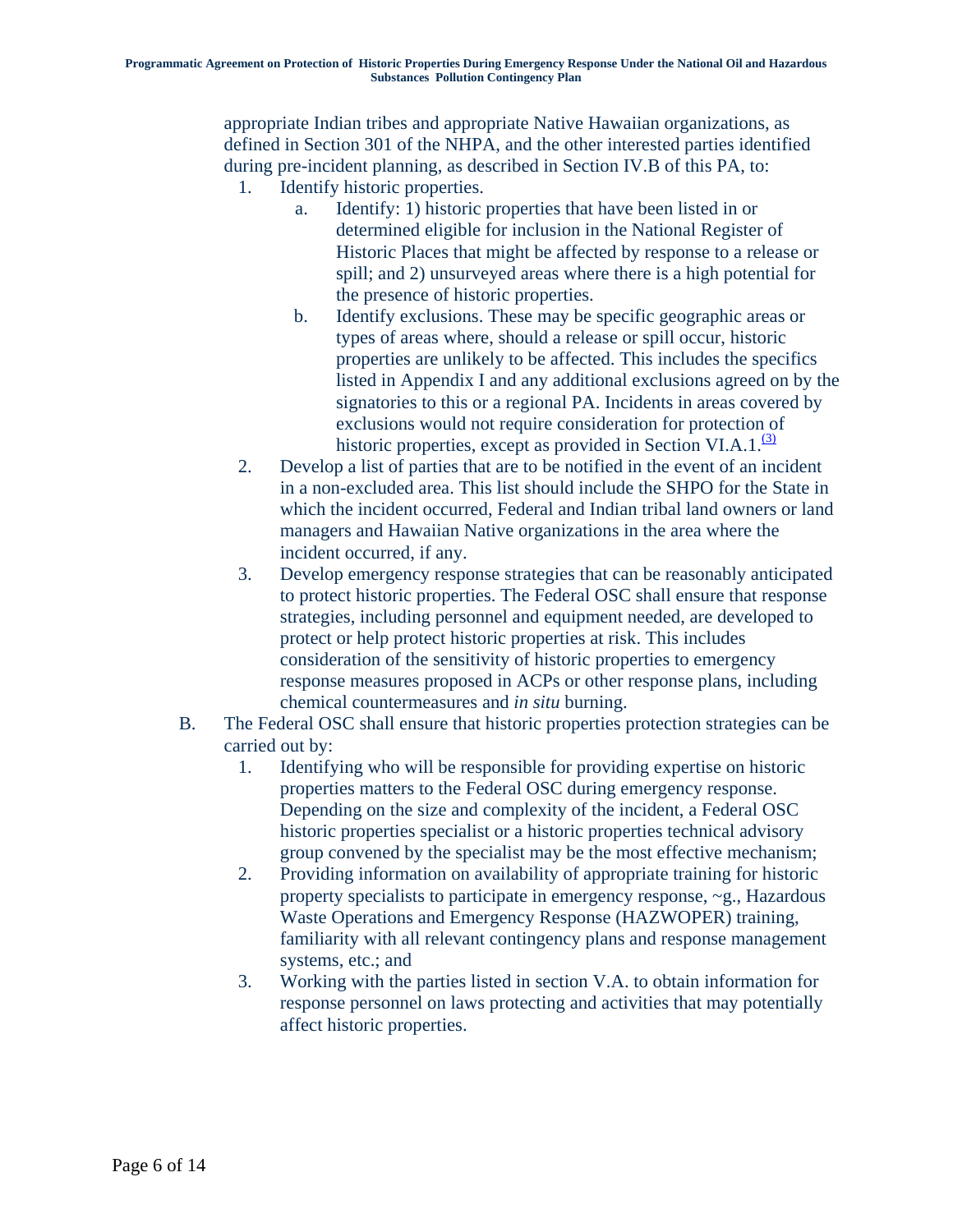### VI. **FEDERAL LEAD EMERGENCY RESPONSE**

- A. The Federal OSC shall determine whether the exclusions described in section V.A.l.b. apply.
	- 1. If the incident affects only excluded areas, no further actions are necessary under this PA, unless:
		- a. Previously unidentified historic properties are discovered during emergency response; or
		- b. The SHPO (or appropriate Federal, Indian, or Hawaiian Native organizations) notifies the Federal OSC that a categorically excluded release or spill may have the potential to affect a significant historic property.
	- 2. If the area where a release or spill occurs has not been excluded, in the cases specified in Section VI.A. l .a or b, if the Federal OSC is unsure whether an exclusion applies, or if the specifics of the incident change so that it no longer fits into one of the exclusions, the remaining steps in this Section shall be followed.
- B. Activate the agreed-upon mechanism for addressing historic properties, including notification of the parties identified pursuant to Section V.A.2., and consultation with these parties concerning the identification of historic properties that may be affected, assessing the potential effects of the emergency response, and developing and implementing emergency response activities. These requirements for notification and consultation shall be satisfied if the Federal OSC makes reasonable and timely efforts to notify and consult the parties listed in this Section. Thereafter there shall be additional consultation to the extent practicable.
- C. Verify identification of historic properties.
	- 1. Consult with the SHPO, land owners and/or land managers, appropriate Indian tribes and Native Hawaiian organizations, and other interested parties identified in pre-incident planning to verify the location of historic properties identified during the planning process and determine if other historic properties exist in areas identified in V .A. l .a.2. that might be affected by the incident or the emergency response.
	- 2. If newly discovered or unanticipated potential historic properties are encountered during emergency response actions, the Federal OSC shall either: 1) consult with the SHPO (or appropriate Federal, Indian, or Hawaiian Native organizations) to determine if the properties are eligible for inclusion in the National Register, or 2) treat the properties as eligible.
- D. Assess potential effects of emergency response strategies on historic properties. Such assessment shall be done in consultation with the parties listed in Section V
	- A.
		- 1. The potential adverse effects of releases or spills and of emergency response on historic properties may include, but are not limited to:
			- a. Physical destruction, damage, or alteration of all or part of the historic property;
			- b. Isolation of the property from or alteration of the character of the property's setting when that character contributes to the property's qualification for the National Register; and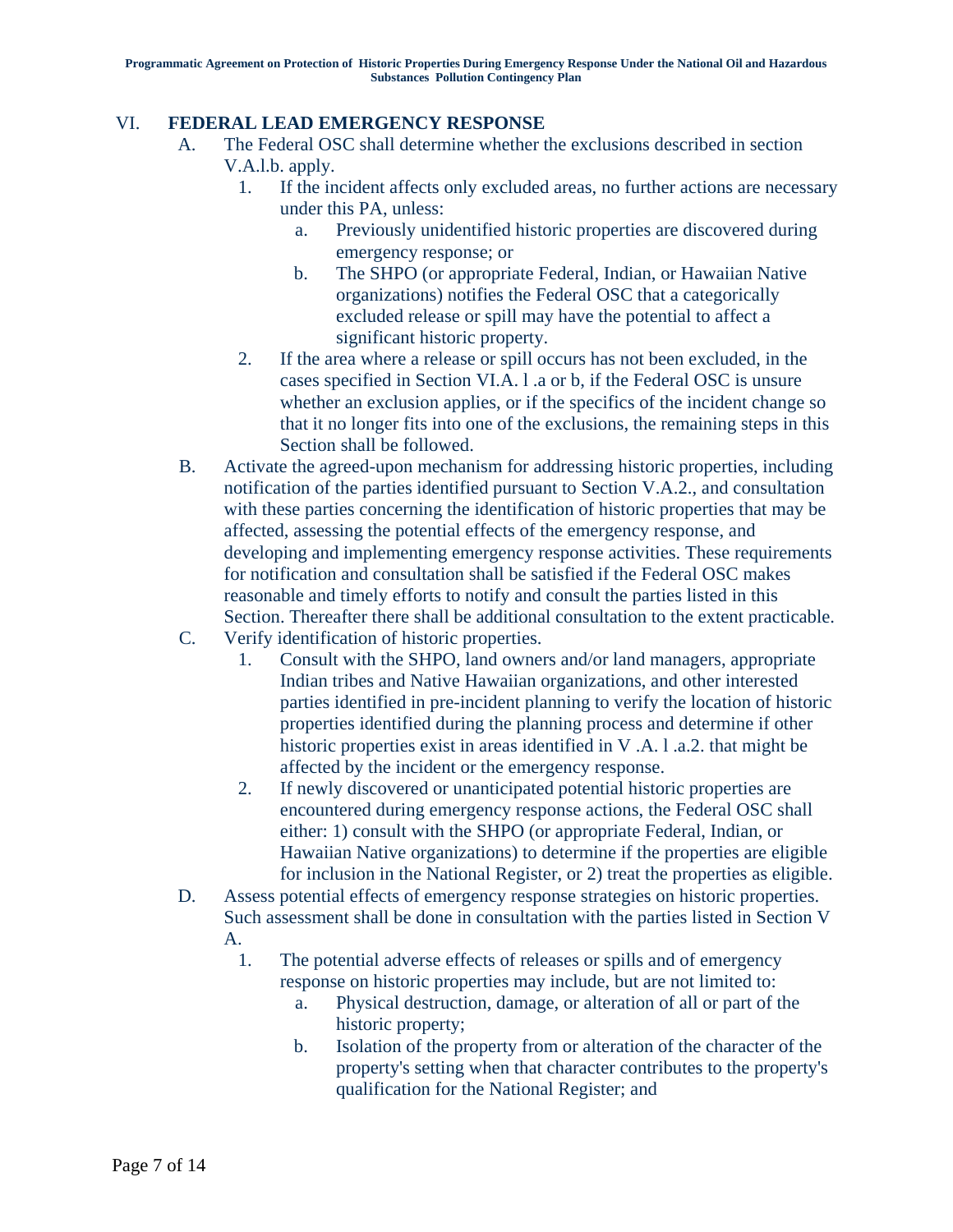- c. Introduction of visual, audible, or atmospheric conditions that are out of character with the property or alter its setting.
- 2. Emergency response actions that may have adverse effects on historic properties include, but are not limited to:
	- a. The placement of physical barriers to deter the spread of released or spilled substances and the excavation of trenches to stop the spread of the released or spilled substances; and
	- b. Establishing camps for personnel, constructing materials storage and staging yards, excavating borrow pits for fill materials, and constructing alignments for road access.
- 3. Direct physical contact of historic properties with released or spilled substances may result in one or more of the following: 1) inability to radiocarbon date the contaminated resources; 2) acceleration of deterioration of an object or structure; or 3) prevention of identification of historic properties in the field. As a result, important scientific, historic, and cultural information may be lost.
- E. Make and implement decisions about appropriate actions. The Federal OSC shall take into account professional comments received from the parties listed in Section V.A. in making decisions that might affect historic properties.
	- 1. Emergency response strategies delineated in plans may need to be reviewed based on information available at the time of an actual incident. The purpose of this review is to evaluate whether implementation of the strategies in the plan might, for the emergency response action that is underway, adversely affect historic properties and, if so, how such effects might be avoided or reduced.
	- 2. Make arrangements for suspected artifact theft to be reported to the SHPO, law enforcement officials, and the land owner/manager.
	- 3. Arrange for disposition of records and collected materials.
	- 4. Ensure the confidentiality of historic property site location information, consistent with applicable laws, so as to minimize opportunities for vandalism or theft.
- F. Whenever the Federal OSC determines the requirements of this Section cannot be satisfied concurrently with the paramount requirement of protecting public health and safety, the determination shall be documented in a writing including the name and title of the person who made the determination; the date of determination; and a brief description of the competing values between public health and safety and carrying on the provisions of this Section. Notwithstanding such a determination, if conditions subsequently permit, the Federal OSC shall endeavor to comply with the requirements of this Section to the extent reasonably practicable.

### VII. **REGIONAL PAs**

A. Regional PAs may be developed as provided in I.A. as an alternative to this national PA. Regional PAs are to include the provisions of this PA and may include appropriate additional provisions responsive to regional concerns.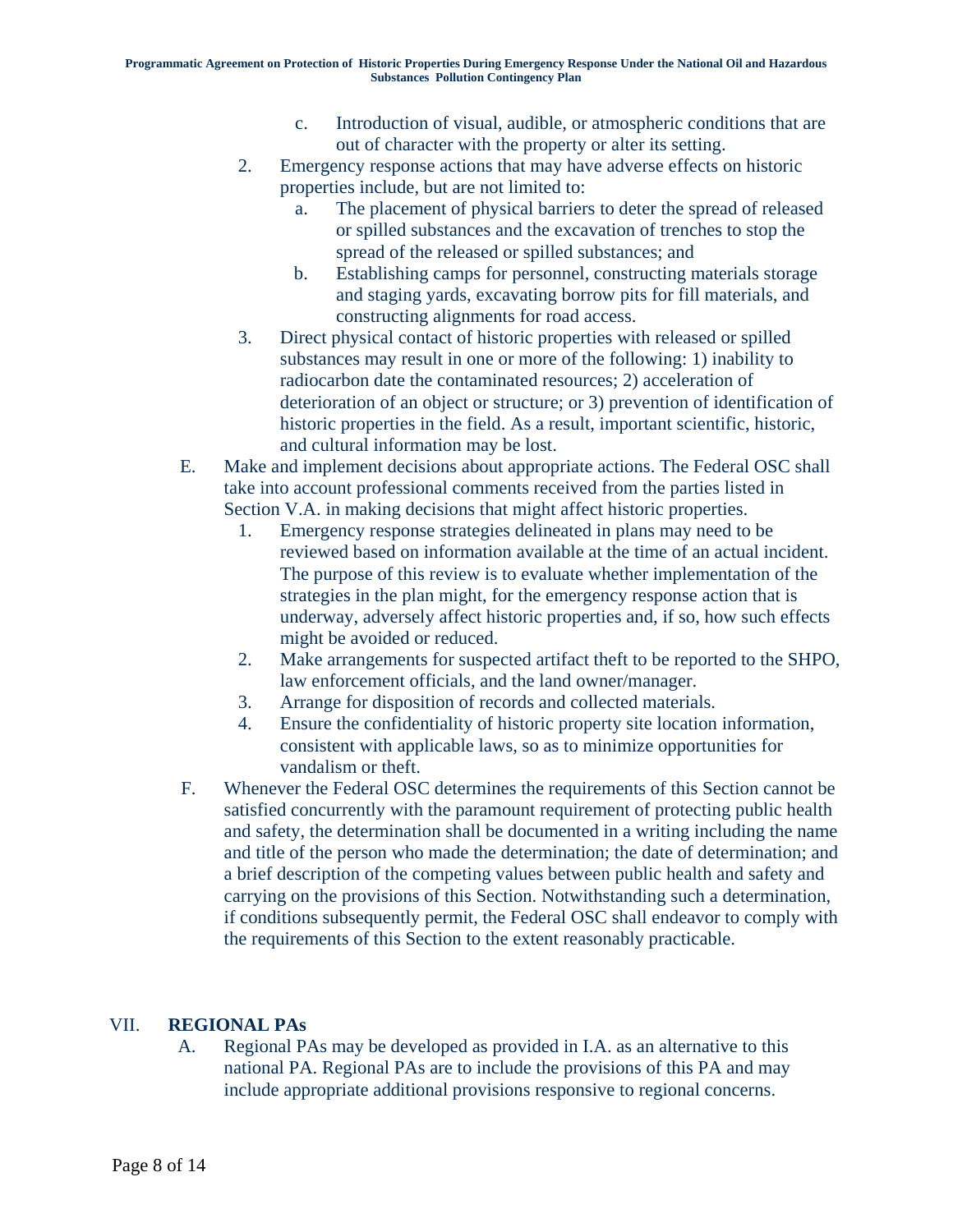- B. A regional PA should be signed by appropriate regional-level Federal officials, State agencies, tribal officials and the ACHP.
- C. Either this PA or a PA developed at a regional level may be adopted by the RRT and incorporated or referenced in Regional Contingency Plans (RCPs), 36 CFR Section 300.210(b), and ACPs in the region.

### VIII. **AUTHORITY, EFFECTIVE DATE, WITHDRAWAL, AMENDMENT**

- A. The signatories below are authorized to sign the PA on behalf of their respective Department, Agency or organization. This PA may be signed in counterparts.
- B. In order to allow sufficient time for pre-incident planning and other preparedness activities, this PA shall not be become effective with respect to a signatory Department or Agency until ninety (90) days after it has been signed on the Department's or Agency's behalf.
- C. Any signatory may withdraw from this PA by sending, through an official authorized to act in this matter, written notice to all current signatories at least thirty (30) days in advance of the effective date of withdrawal. The requirements contained in this PA will remain in full force and effect with respect to remaining signatories.
- D. Nothing herein prevents the signatories from agreeing to amend this PA.

### **SIGNATORIES**

### **Advisory Council on Historic Preservation**

Chairman June 4, 1997

### **National Conference of State Historic Preservation Officers**

President May 13, 1997

### **U.S. Environmental Protection Agency**

Acting Deputy Director, Office of Emergency and Remedial Response May 23, 1997

### **U.S. Department of the Interior**

Director, Office of Environmental Policy and Compliance June 4, 1997

### **U.S. Department of Transportation, Coast Guard**

Assistant Commandant for Marine Safety and Environmental Protection May 13, 1997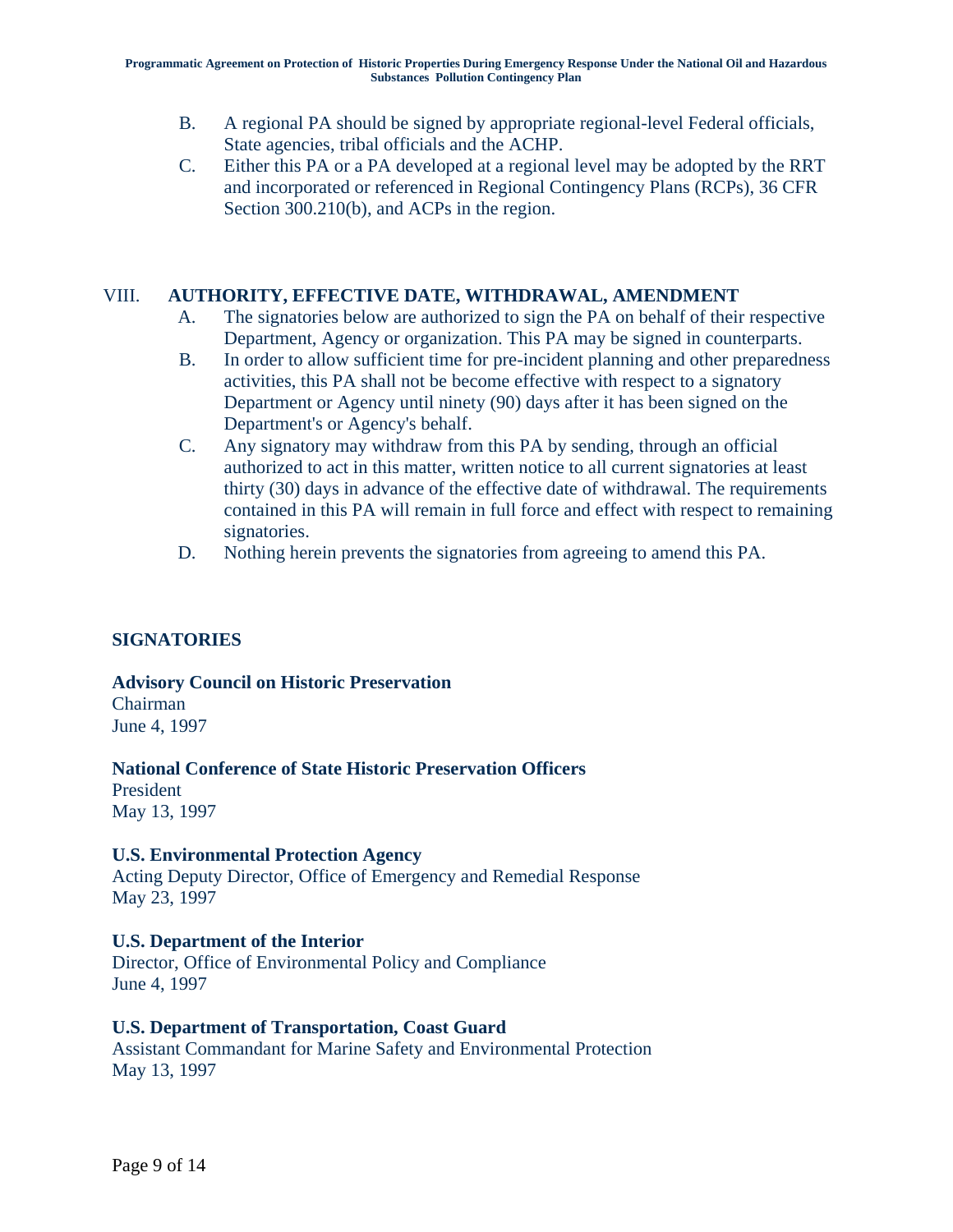### **National Park Service**

Acting Deputy Director August 7, 1997

### **U.S. Department of Commerce, National Oceanic and Atmospheric Administration**

Assistant Administrator for Ocean Services and Coastal Zone Management July 3, 1997

### **U.S. Department of Energy**

Deputy Director November 7, 1997

### **U.S. Department of Defense**

Deputy Under Secretary of Defense (Environmental Security) November 3, 1997

### **U.S. Department of Agriculture**

Under Secretary of Defense for Natural Resources and Environment August 28, 1998

### **ENDNOTES**

1) Section 106 of the NHPA provides, *inter alia,* as follows:

#### **Effect of Federal undertakings upon property listed in National Register; comments by Advisory Council on Historic Preservation**

The head of any Federal agency having direct or indirect jurisdiction over a proposed Federal or federally assisted undertaking in any State and the head of any Federal department or independent agency having authority to license any undertaking shall, prior to approval of the expenditure of any Federal funds on the undertaking or prior to the issuance of any license, as the case may be, take into account the effect of the undertaking on any district, site, building, structure, or object that is included in or eligible for inclusion in the National Register. The head of any such Federal agency shall afford the Advisory Council on Historic Preservation ... a reasonable opportunity to comment with regard to such undertaking.

16 U.S.C. Section 470f.

2) 40 CFR Section 300 175(b)(9) reads, in pertinent part, as follows:

DOI may be contacted through Regional Environmental Officers (REOs), who are the designated members of RRTs.... [B]ureaus and offices have relevant expertise as follows:

...(viii) National Park Service: General biological, natural, and cultural resource managers to evaluate, measure, monitor and contain threats to park system lands and resources; archaeological and historical expertise in protection, preservation, evaluation, impact mitigation, and restoration of cultural resources....

3) Response to spills or releases that involve non-excluded areas should be considered to have the potential to adversely affect historic properties that are listed in or eligible for inclusion in the National Register.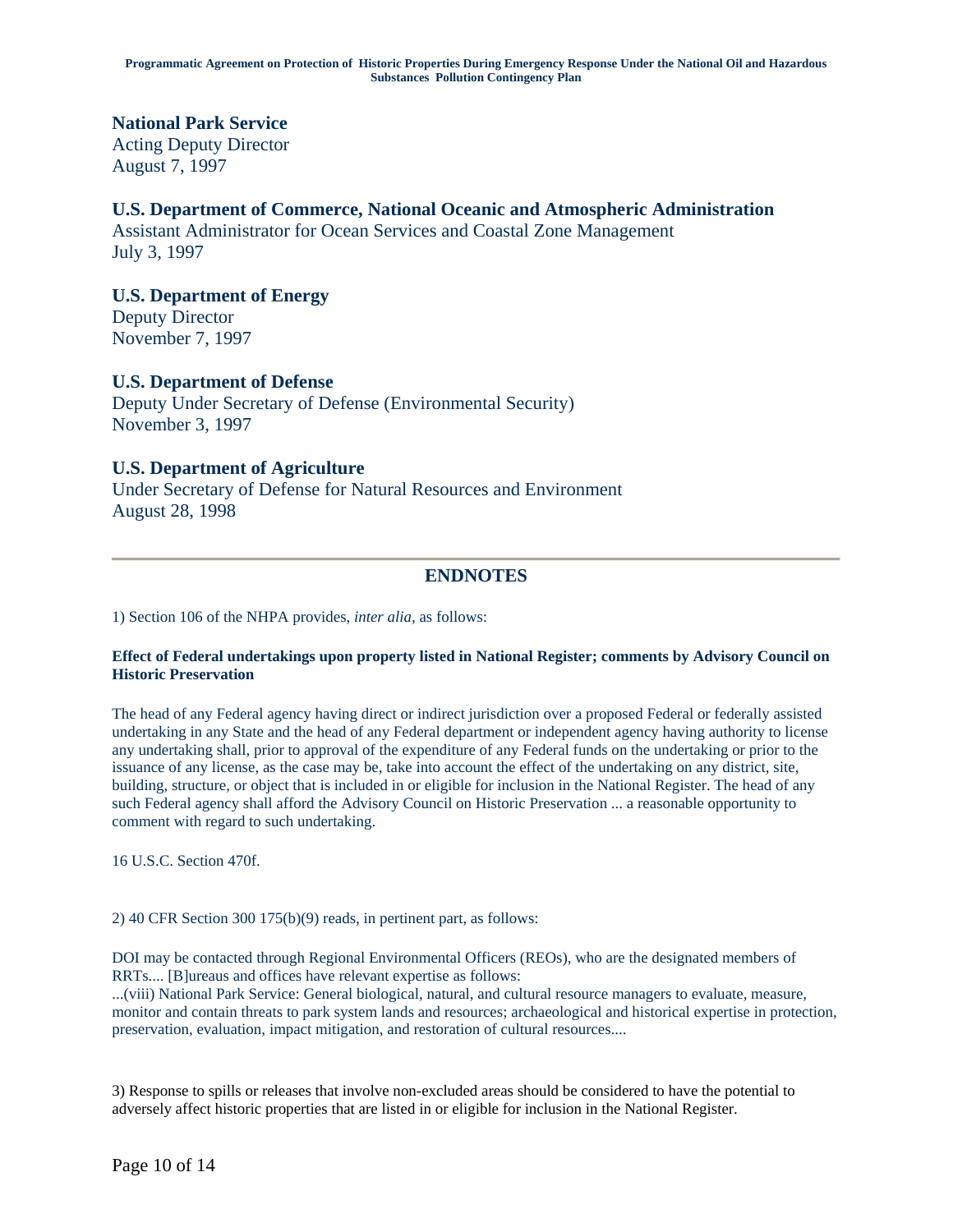# **APPENDIX I.—CATEGORICAL EXCLUSION LIST**

*Releases or Spills Categorically Excluded from Additional National Historic Preservation Act Section 106 Compliance*

### **Releases/Spills onto (which stay on):**

- Gravel pads
- Roads (gravel or paved, not including the undeveloped right-of-way)
- Parking areas (graded or paved)
- Dock staging areas less than 50 years old
- Gravel causeways
- Artificial gravel islands
- Drilling mats, pads, and/or berms
- Airport runways (improved gravel strips and/or paved runways)

#### **Releases/Spills into (that stay in):**

- Lined pits; *e.g.*, drilling mud pits and reserve pits
- Water bodies where the release/spill will not: 1) reach land/submerged land; and 2) include
- emergency response activities with land/submerged land-disturbing components
- Borrow pits
- Concrete containment areas

#### **Releases/Spills of:**

Gases (*e.g.,* chlorine gas)

#### **IMPORTANT NOTE TO FEDERAL OSC:**

1) IF YOU ARE NOT SURE WHETHER A RELEASE OR SPILL FITS INTO ONE OF THE CATEGORIES LISTED ABOVE;

2) IF AT ANY TIME, THE SPECIFICS OF A RELEASE OR SPILL CHANGE SO IT NO LONGER FITS INTO ONE OF THE CATEGORIES LISTED ABOVE;

3) IF THE SPILL IS GREATER THAN 100,000 GALLONS; AND/OR

4) IF THE STATE HISTORIC PRESERVATION OFFICER NOTIFIES YOU THAT A CATEGORICALLY EXCLUDED RELEASE OR SPILL MAY HAVE THE POTENTIAL TO AFFECT A HISTORIC PROPERTY

YOU OR YOUR REPRESENTATIVE MUST FOLLOW THE **SECTION VI** OF THIS PA.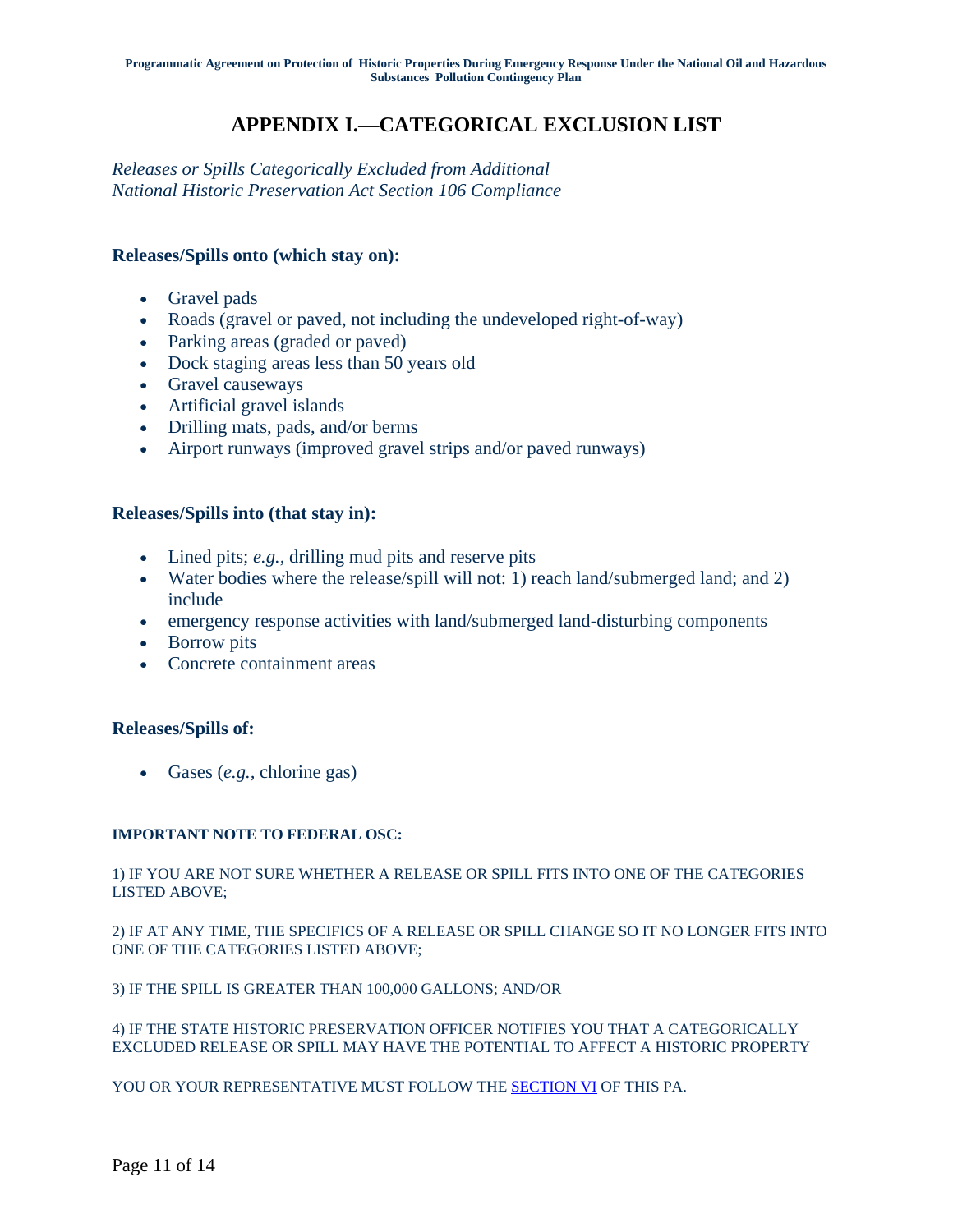# **APPENDIX II.—SECRETARY OF THE INTERIOR'S STANDARDS for Archeology and Historic Preservation**

**48** *Federal Register* **44738-39 (September 29, 1983)**

#### **Professional Qualifications Standards**

The following requirements are those used by the National Park Service and have been previously published in the Code of Federal Regulations 36 CFR Part 61. The qualifications define minimum education and experience required to preform identification, evaluation, registration, and treatment activities. In some cases, additional areas or levels of expertise may be needed depending on the complexity of the task and the nature of the historic properties involved. In the following definitions, a year of full-time professional experience need not consist of a continuous year of full-time work but may be made up of discontinuous periods of full-time or part-time work adding up to the equivalent of a year of full-time experience.

**History**

The minimum professional qualifications in history are a graduate degree in history or closely related field; or a bachelor's degree in history or closely related field plus one of the following:

- 1. At least two years of full time experience in research, writing, teaching, interpretation, or the demonstrable professional activity with an academic institution, historic organization or agency, museum, or other professional institution; or
- 2. Substantial contribution through research and publication to the body of scholarly knowledge in the field of history.
- **Archeology**

The minimum professional qualifications in archeology are a graduate degree in archeology, anthropology, or closely related field plus:

- 1. At least one year of full-time professional experience or equivalent specialized training in archeological research, administration or management;
- 2. At least four months of supervised field and analytic experience in general North American archeology; and
- 3. Demonstrated ability to carry research to completion.

In addition to these minimum qualifications, a professional in prehistoric archeology shall have at least one year of full-time professional experience at a supervisory level in the study of archeological resources of the prehistoric period. A professional in historic archeology shall have at least one year of full-time professional experience at a supervisory level in the study of archeological resources of the historic period.